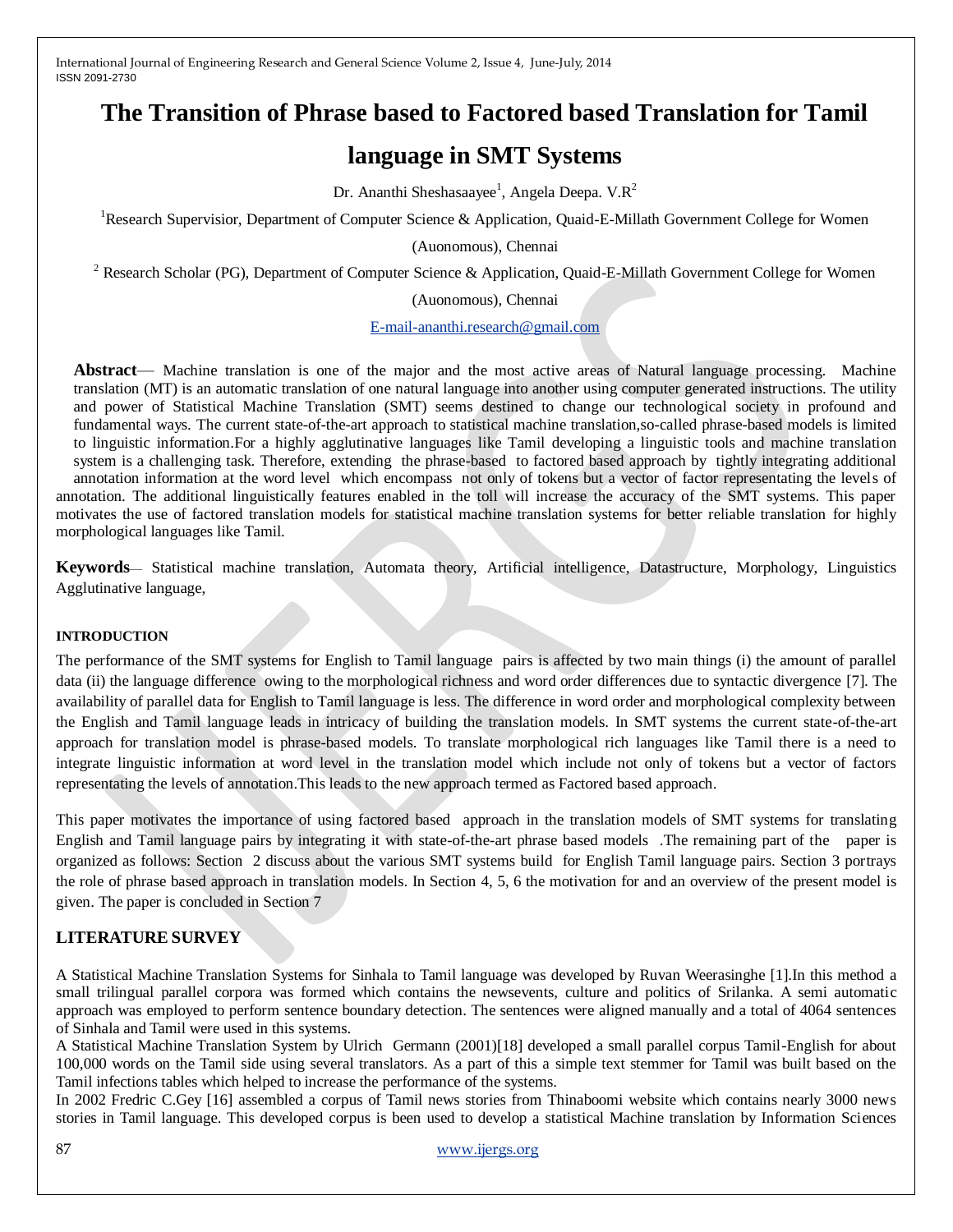Institute,one of the leading machine translation research organizations.

An interactive approach to develop web based English to Tamil machine translation system was proposed by Vasu Renganathan.[17] Google developed a web based machine translation engine for English to Tamil language which is facilitated to identify the source language automatically.

## **TRANSLATION MODELS**

## **(i)Word based translation**

In word based translation model [19], words are the translation elements. The word based translation models rely on high fertility rates and the mapping of the single word to multiple words. Fertility is defined as the ratio of the length of sequences of translated words aiming at producing the *n* number of words from the source word. The Statistical machine translation is that every sentences *t* in a target language is a possible translation of a given sentence *e* in a source language. Based on the bilingual text corpus and the probability assigned to each sentence the possible translation of a given sentence is estimated. Therefore considering the words as the translation units with the applied probabilities the first Statistical machine translation models based on the words were built.

### **(ii)Phrase based translation**

For better translation between the language pairs the translation of words is replaced with the phrase sentences. The phrase based translation models [15] aims to translate whole sequences of words based on their length. Phrases are not merely linguistic ones but the sequence of words found using statistical methods from corpora. For computation of the translation probabilities with respect to the behavior of the phrase is taken into considerations.

### **Steps involved in Phrase based Translation process:**

a. The sentence from the source language  $(E)$  is grouped into phrases  $E_1, E_2, \ldots$  the arbitrary contiguous sequences of words.

b. Each phrase  $E_i$  is translated into  $T_i$  (phrase of Tamil language)

c. The phrase in source language are reordered according to the target language (**T**) The translation model aims to assign a probability for the given Tamil sentence **T** and an English sentence **E** such that **T** generates **E**. The probability model for the phrase based translation depends on a translation and distortion probability.

The translation probability for generating source phrase  $T_i$  from target phrase  $E_i$  is  $\varphi(Ti/Ei)$ . The distortion probability *d* is responsible for the reordering of the source phrase which means that the probability of two consecutive Tamil phrases are separated in English by a distance of the English word of a particular length.

The distortion is parameterized by 
$$
d(a_i - b_{i-1})
$$

where  $a_i$  start position of the source English phrase being generated by the *i*<sup>th</sup> Tamil phrase.  $b_{i-1}$  end position of the source English phrase generated by  $i - 1$ <sup>th</sup> Tamil phrase. Thus calculating the distortion probabilities handles the difference in the order of the words in the phrase based models.

The following equation(1) implies the translation model for phrase based machine translation.

$$
P(T/E) = \prod \varphi(T_i/E_i)d(a_i - b_i-1) \dots (1)
$$

Though phrase based models produce better translation than word-based models a novel approach is needed for translating longer units. The lack of linguistic information in phrase based models prone to decrease the translation quality of the systems.

## **MOTIVATING EXAMPLE:MORPHOLOGY**

Tamil is one of the longest surviving classical languages in the world.It is morphologically rich and agglutinative.[3]. Therefore it needs deep analysis at the word level to capture the meaning of the word from its morphemes and its categories. The complex morphological structure of Tamil inflects to person, gender, and number markings and also combines with auxiliaries that indicate aspect, mood, causation, attitude etc in verb. Each root is affixed with several morphemes to generate word. Each root word can take a few thousand inflected word forms.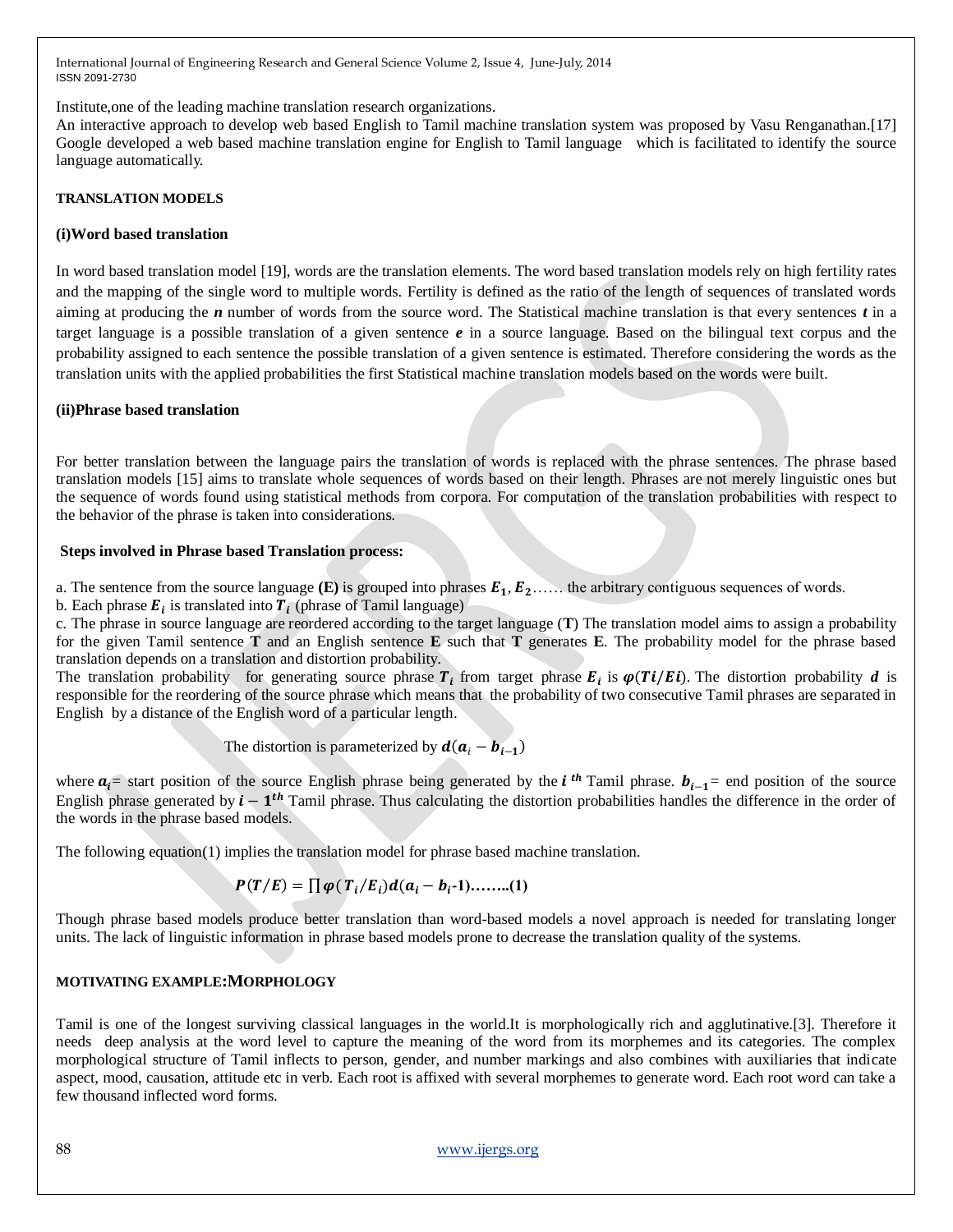# **INCORPORATING LINGUISTIC INFORMATION IN SMT**

To model translation systems for Morphological rich languages like Tamil we need to integrate linguistic information into the translation models on the levels of lemmas and grouping the different word forms from the common lemma. Factored translation models allow the integration of additional morphological and lexical information at the word level of both the source and the target languages. Factored translation models<sup>[14]</sup> is an extension to phrase-based models in which each word is substituted by a vector of factors such as word, Lemma, Part-of-speech information, morphology etc. In order to improve the translation quality the factored models can be employed with various features like morphological coherence [13,9,10,6,4,5], grammatical coherence [11], compound handling [8] or domain adaptation [2, 12].

# **DECOMPOSITION OF FACTORED TRANSLATION**

### **i) Factored corpora:**

Statistical machine translation system accuracy is based on the size of the parallel corpus. The scarce availability of parallel sentences between the English-Tamil language pair inhibits the efficiency of the SMT systems. Therefore in order to build the framework of factored translation the available parallel corpora is cleaned up to separate the words and punctuations. Pre-processing plays a predominant role in creating factored training corpora. For highly agglutinative languages like Tamil the pre-processing is done through the linguistic tools like POS tagger and morphological analysers(Fig1,Fig1.1).

For English the reordering and compounding steps are implemented for creation of factored corpora



## **Fig1.Representing (source/target) by factors**

## **ii) Mapping steps in Translation models:**

The translation model in the factored based models is broken up into three mapping steps:

- 1. Translation of input lemmas into output lemmas
- 2. Translation of morphological and POS factors
- 3. Generation of surface form through the lemma and the linguistic information.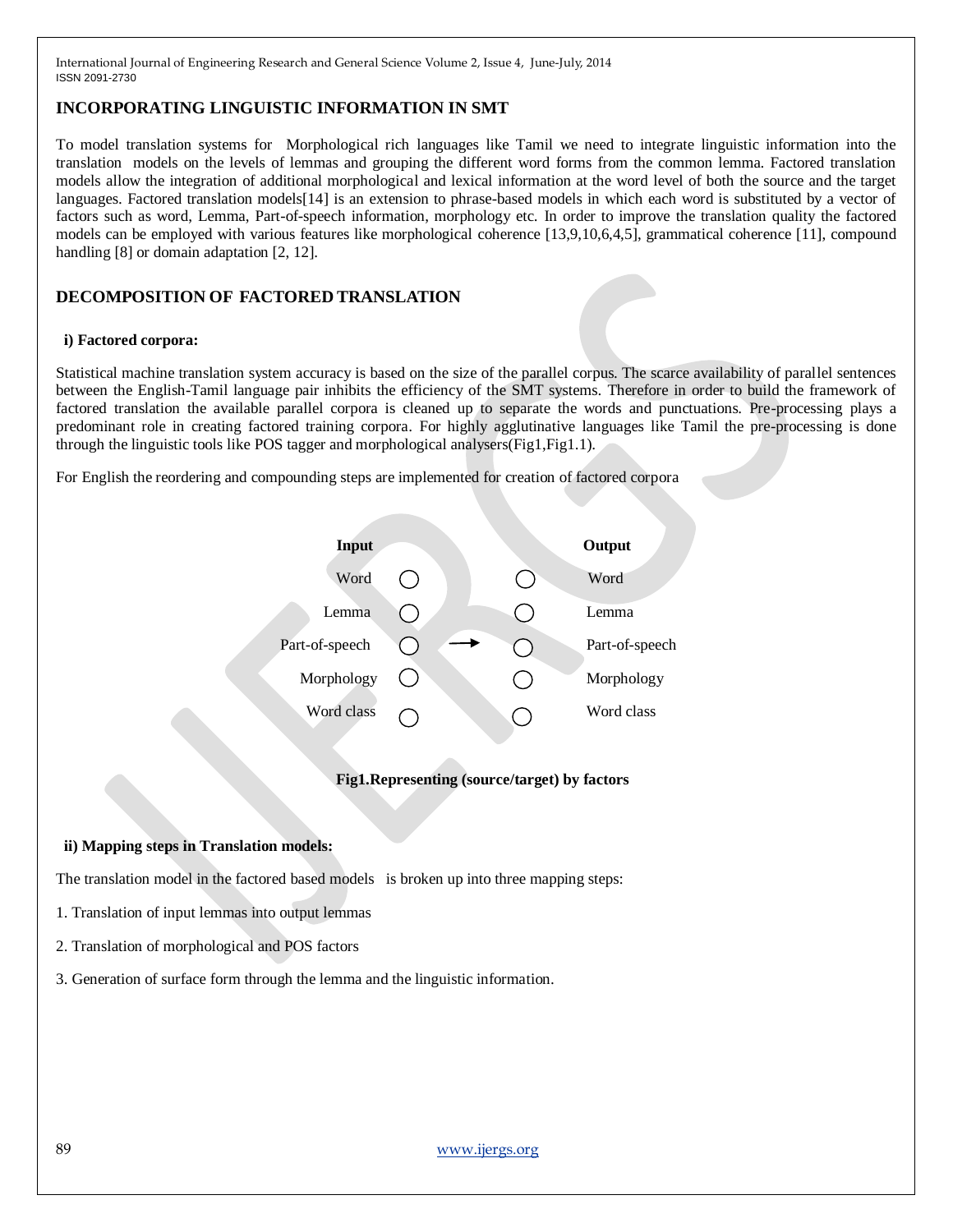

Let us consider an example, the word ‗*book*' is different from the word ‗*books*'.If the system is trained with the word *book* while translating the system identifies it but it denies to identify the word *books* ( plural form)since the system is not trained with the linguistic information Though this problem does not cause much impact for the language English but shows up significant problem for morphological rich language like Tamil.



## **Fig(2)The annotated factors of a word in a source language(e) to that of the translated factors of source word (e) in Target Language(t)**

Thus there is a need for a model in which the lemma and morphological information are separately translated which generates the output surface words on the output side instituting the obtained information. Factored translation models(Fig 2) can ultimately meet these need. Thus before training the sentences the parallel corpus should be annotated with factors which gives linguistic information such as lemma, part-of-speech, morphology etc. Translation steps compute the sentences like the phrase based models whereas the generation steps trains on the target side of the corpus.For every factor annotated additional language models are used to train the system. Models are combined in a log-linear fashion analogous to the different factors and components.

## **CONCLUSION**

This paper describes the significance of factored translation models which is an extension of phrase based approach by integrating the additional information from linguistic tools or automated word classes. Moreover these models can be deployed in morphological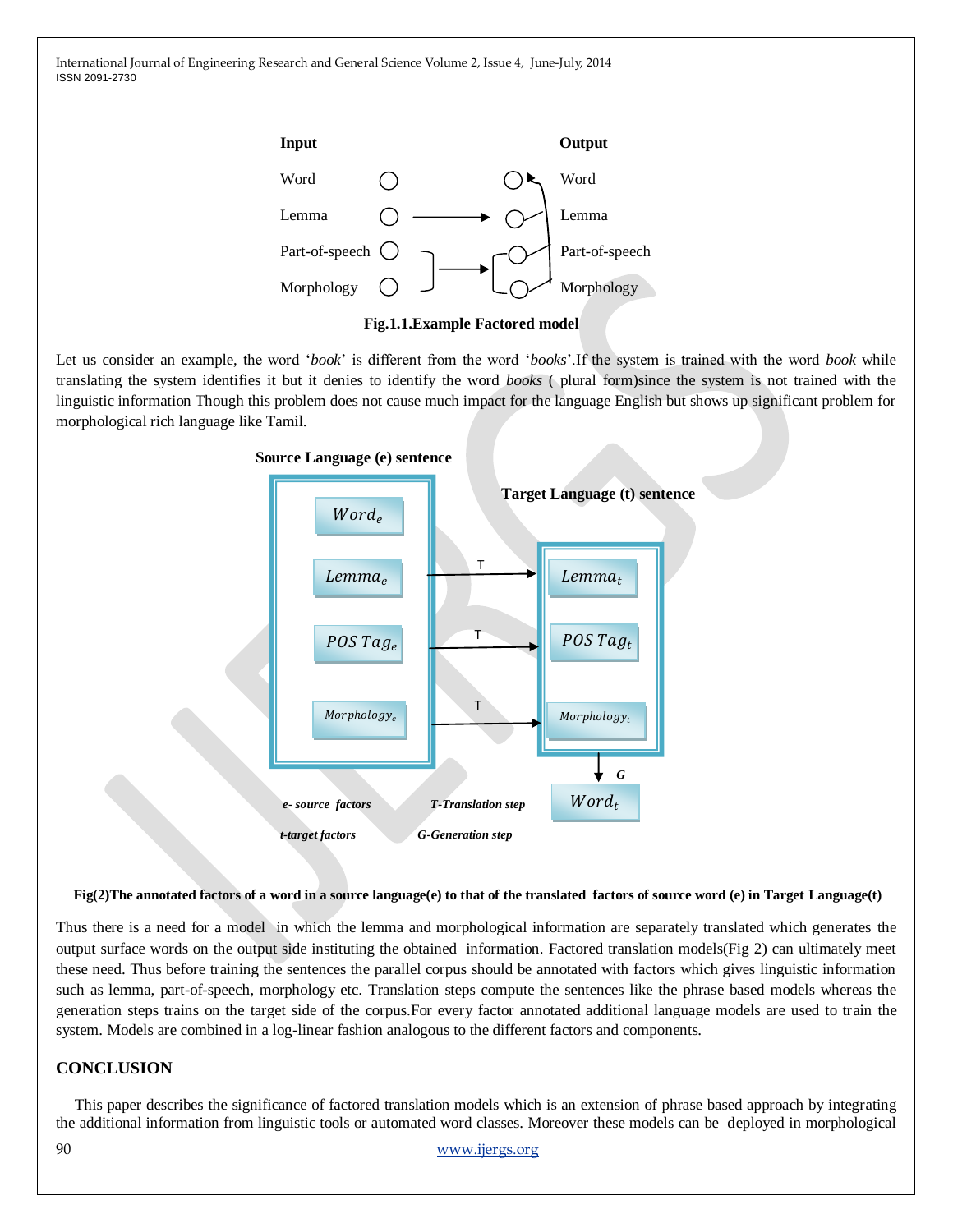rich languages like Tamil for better translation quality.

## **REFERENCES:**

- [1] Sripirakas, S., A. R. Weerasinghe, and D. L. Herath. "Statistical machine translation of systems for Sinhala-Tamil." Advances in ICT for Emerging Regions (ICTer),International Conference on IEEE,2010
- [2] Niehues, J., Waibel, "A. Domain adaptation in statistical machinetranslation using factored translation models", In :Proc.of EAMT,2010
- [3] Kumar, M. Anand, et al. "A Sequence Labeling Approach to Morphological Analyzer for Tamil Language."International Journal On Computer Science and Engineering,Volume-02,Issue-06,2010
- [4] Koehn, P., Haddow, B., Williams, P., Hoang, H. "More linguistic annotation for statistical machine translation". In: Proc. of WMT And Metrics MATR,Uppsala,Sweden,ACL,Page no(115-120),2010.
- [5] Yeniterzi, R., Oflazer, K.." Syntax-to-Morphology Mapping in FactoredPhrase-Based Statistical Machine Translation from English to Turkish", In: Proc. of ACL, Uppsala, Sweden, ACL, Page no(454-464)
- [6] Ramanathan, A., Choudhary, H., Ghosh, A., Bhattacharyya, P. "Case markers and morphology: addressing the crux of the fluency problem in English-Hindi SMT. In: Proc. of ACL/IJCNLP,Suntec,Singapore: Volume 2,Page no(800-808),2009
- [7] Koehn, P., Birch, A., and Steinberger, R. "462 Machine Translation Systems for Europe", In MT Summit XII,2009
- [8] Stymne, S.,German "Compounds in Factored Statistical Machine Translation". In Ranta,Bengt Nordstrom Aarne."Advances in Natural Language Processing". Volume 5221 of Lecture Notes in Computer Science. Springer Berlin/Heidelberg(2008)
- [9] Avramids, E., Koehn, P.:" Enriching morphologically poor languagesfor statistical machine translation". In: Proc. of ACL/HLT, Columbus,Ohio,ACL,Page no(763-770),2008.
- [10] Badr, I., Zbib, R., Glass, J.:" Segmentation for English-to-Arabic statistical machine translation". In: Proc. of ACL/HLT Short papers, Columbus, Ohio, ACL,Page no(153–156),2008
- [11] Birch, A., Osborne, M., Koehn, P.: "CCG Supertags in Factored Statistical Machine Translation". In: Proc. of ACL WMT, Prague,Czech Republic, ACL,Page no(9–16),2007
- [12] Koehn, P., Schroeder, J.:" Experiments in domain adaptation for statistical machine translation". In: Proc. of ACL WMT, Prague,Czech Republic, ACL ,Page no( 224–227 ),2007
- [13] Bojar, O.: "English-to-Czech Factored Machine Translation". In: Proc.of ACL WMT, Prague, Czech Republic, ACL Page no( 232–239),2007
- [14] Philipp Koehn and Hieu Hoang.:" Factored translation models". In Proc.EMNLP+CoNLL, Prague,Page no( 868–876),2007

[15] Philipp Koehn, Franz Josef Och, and Daniel Marcu, "Statistical Phrase-Based Translation", In: Proc.of HLT/NAACL,2003

[16] Fedric C. Gey, "Prospects for Machine Translation of the Tamil Language", In:Proc. of Tamil Internet conference,